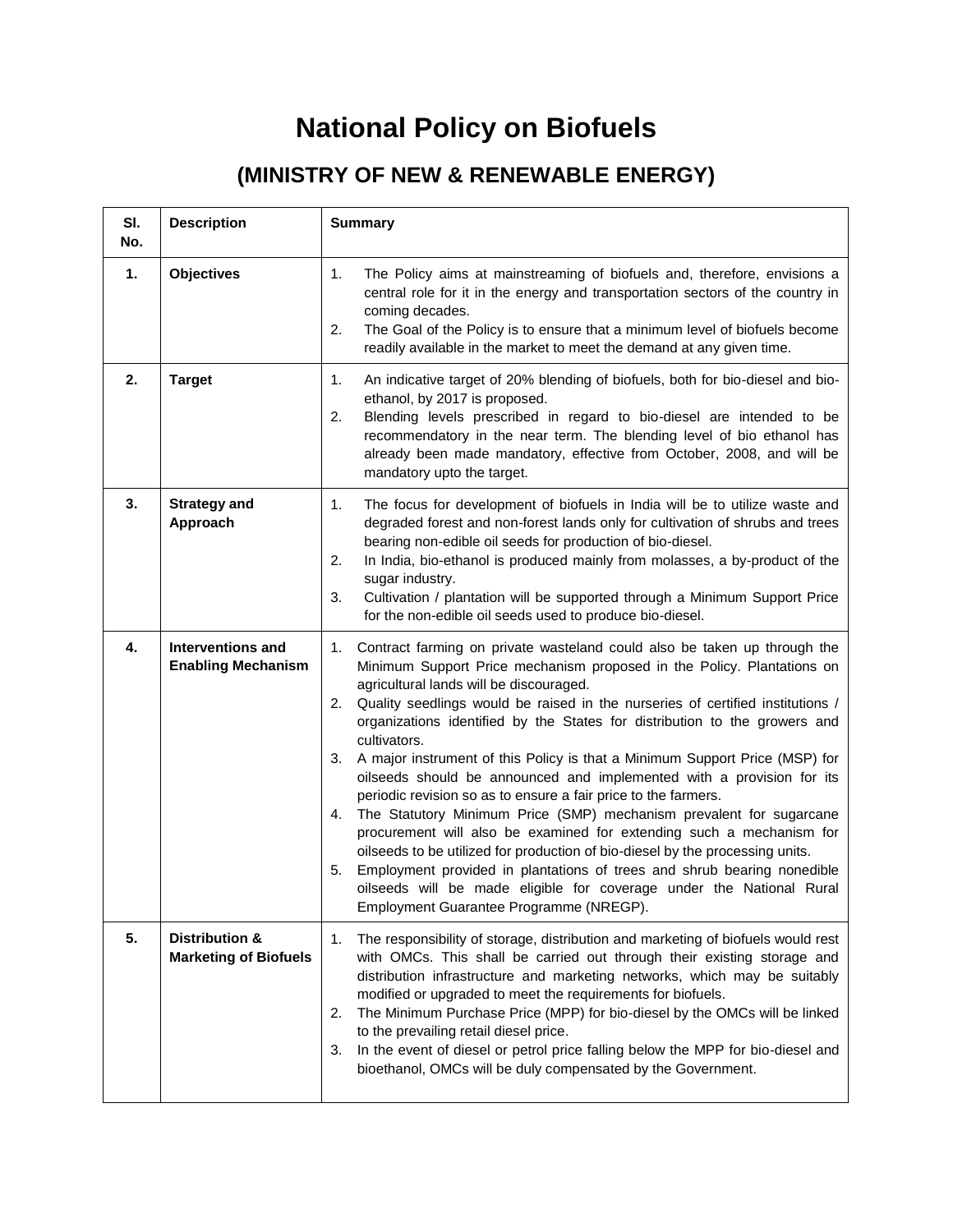| 6.  | <b>Financing</b>                                 | National Bank of Agriculture and Rural Development (NABARD) would<br>1.<br>provide re-financing towards loans to farmers for plantations. Indian<br>Renewable Energy Development Agency (IREDA), Small Industries<br>Development Bank of India (SIDBI) and other financing agencies as well as<br>commercial banks would be actively involved in providing finance for various<br>activities under the entire biofuel value chain, at different levels.<br>Multi-lateral and bi-lateral funding would be sourced, where possible for<br>2.<br>biofuel development.<br>Biofuel technologies and projects would be allowed 100% foreign equity<br>3.<br>through automatic approval route to attract Foreign Direct Investment (FDI),<br>provided biofuel is for domestic use only, and not for export.<br>Plantations would not be open for FDI participation.<br>4. |
|-----|--------------------------------------------------|--------------------------------------------------------------------------------------------------------------------------------------------------------------------------------------------------------------------------------------------------------------------------------------------------------------------------------------------------------------------------------------------------------------------------------------------------------------------------------------------------------------------------------------------------------------------------------------------------------------------------------------------------------------------------------------------------------------------------------------------------------------------------------------------------------------------------------------------------------------------|
| 7.  | <b>Financial and Fiscal</b><br><b>Incentives</b> | 1. As biofuels are derived from renewable biomass resources they will be<br>eligible for various fiscal incentives and concessions available to the New and<br>Renewable Energy Sector from the Central and State Governments.<br>Bio-ethanol enjoys concessional excise duty of 16% and biodiesel is<br>2.<br>exempted from excise duty.<br>No other Central taxes and duties are proposed to be levied on bio-diesel and<br>3.<br>bio-ethanol.<br>Custom and excise duty concessions would be provided on plant and<br>4.<br>machinery for production of bio-diesel or bio-ethanol, as well as for engines<br>run on biofuels for transport, stationary and other applications, if these are not<br>manufactured indigenously.                                                                                                                                   |
| 8.  | <b>Quality Standards</b>                         | The Bureau of Indian Standards (BIS) has already evolved a standard (IS-<br>1.<br>15607) for Bio-diesel (B 100), which is the Indian adaptation of the American<br>Standard ASTM D-6751 and European Standard EN-14214.<br>BIS has also published IS: 2796: 2008 which covers specification for motor<br>2.<br>gasoline blended with 5% ethanol and motor gasoline blended with 10%<br>ethanol.<br>Standards would be strictly enforced and proper checks would be carried out<br>3.<br>by a designated agency on the quality of the biofuel being supplied.                                                                                                                                                                                                                                                                                                       |
| 9.  | Import and Export of<br><b>Biofules</b>          | Import of biofuels would only be permitted to the extent necessary, and will be<br>1.<br>decided by the National Biofuel Coordination Committee proposed under this<br>Policy.<br>2.<br>Duties and taxes would be levied on the imports so as to ensure that<br>indigenously produced biofuels are not costlier than the imported biofuels.<br>Import of Free Fatty Acid (FFA) oils will not be permitted for production of<br>3.<br>biofuels.<br>Export of biofuels would only be permitted after meeting the domestic<br>4.<br>requirements and would be decided by the National Biofuel Coordination<br>Committee.                                                                                                                                                                                                                                              |
| 10. | <b>Awareness and</b><br><b>Capacity Building</b> | Support will be provided for creation of awareness about the role and<br>1.<br>importance of biofuels in the domestic energy sector, as well as for wide<br>dissemination of information about its potential and opportunities in upgrading<br>the transportation infrastructure and supporting the rural economy.<br>Universities, Polytechnics and Industrial Training Institutes will be encouraged<br>2.<br>to introduce suitable curricula to cater to the demand for trained manpower at<br>all levels in different segments of the biofuel sector.                                                                                                                                                                                                                                                                                                          |